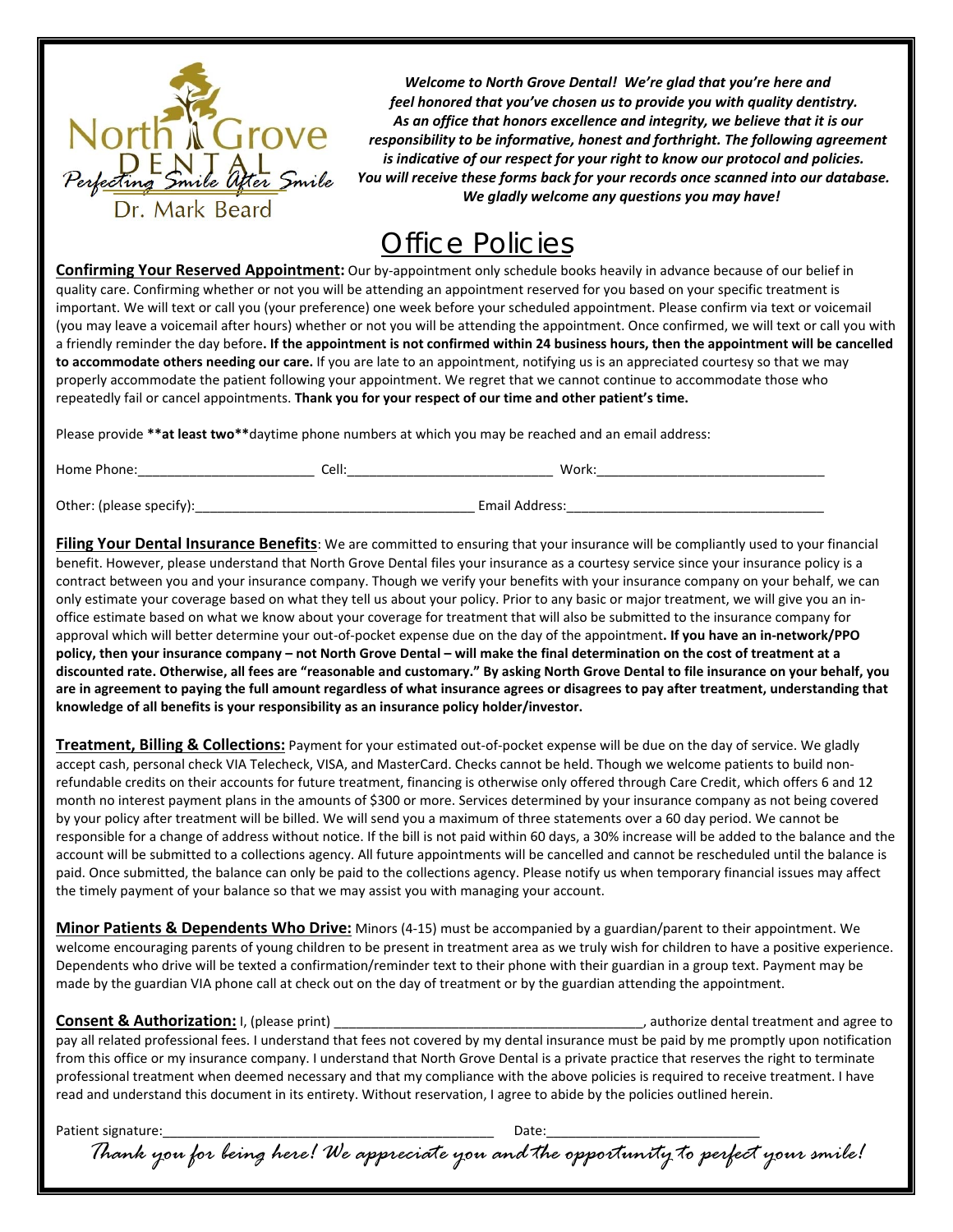# **Medical History Form**

#### **PATIENT NAME (please print):**

#### ADDRESS:

#### SOCIAL SECURITY # (if patient is a minor please list name and SS# of guardian):

#### **EMERGENCY CONTACT NAME, PHONE NUMBER & RELATIONSHIP:\_\_**

Although dental personnel primarily treat the area in and around your mouth, your mouth is a part of your entire body. Health problems that you may have, or medication that you may be taking, could have an important interrelationship with the dentistry you will receive. Thank you for answering the following questions.

#### Please circle "Yes" or "No" to all that apply:

| Are you under a physician's care now?                                                          |                                                                    | Yes | N <sub>o</sub> |                                                                                                                                                                                                                                      |     |               |                                            |     |    |
|------------------------------------------------------------------------------------------------|--------------------------------------------------------------------|-----|----------------|--------------------------------------------------------------------------------------------------------------------------------------------------------------------------------------------------------------------------------------|-----|---------------|--------------------------------------------|-----|----|
| Have you ever been hospitalized or had a major operation?                                      |                                                                    | Yes | No.            | If yes, please explain: <b>contract and the set of the set of the set of the set of the set of the set of the set of the set of the set of the set of the set of the set of the set of the set of the set of the set of the set </b> |     |               |                                            |     |    |
| Have you ever had a serious head or neck injury?                                               |                                                                    | Yes | <b>No</b>      |                                                                                                                                                                                                                                      |     |               |                                            |     |    |
| Are you taking any medications, pills, or drugs?                                               |                                                                    | Yes | <b>No</b>      |                                                                                                                                                                                                                                      |     |               |                                            |     |    |
| Do you take, or have you taken, Phen-Fen or Redux?                                             |                                                                    | Yes | No             |                                                                                                                                                                                                                                      |     |               |                                            |     |    |
| Have you ever taken Fosamax, Boniva, Actonel or any                                            |                                                                    |     |                |                                                                                                                                                                                                                                      |     |               |                                            |     |    |
| other medications containing bisphosphonates?                                                  |                                                                    | Yes |                | No If yes, please explain: No If yes, please explain:                                                                                                                                                                                |     |               |                                            |     |    |
| Are you on a special diet?                                                                     |                                                                    | Yes | <b>No</b>      |                                                                                                                                                                                                                                      |     |               |                                            |     |    |
| Do you use tobacco?                                                                            |                                                                    | Yes | No             |                                                                                                                                                                                                                                      |     |               |                                            |     |    |
|                                                                                                |                                                                    |     |                |                                                                                                                                                                                                                                      |     |               |                                            |     |    |
| <b>Women:</b> Are you Pregnant/Trying to get pregnant? Yes                                     |                                                                    | No  |                | Taking oral contraceptives?                                                                                                                                                                                                          | Yes | No.           | Nursing?                                   | Yes | No |
| Are you allergic to any of the following? Please place an "X" beside all that apply:           |                                                                    |     |                |                                                                                                                                                                                                                                      |     |               |                                            |     |    |
|                                                                                                |                                                                    |     |                |                                                                                                                                                                                                                                      |     |               |                                            |     |    |
| Aspirin<br>Penicillin                                                                          | Codeine                                                            |     |                | Acrylic<br>Metal                                                                                                                                                                                                                     |     | Latex         | <b>Local Anesthetics</b>                   |     |    |
|                                                                                                |                                                                    |     |                |                                                                                                                                                                                                                                      |     |               |                                            |     |    |
|                                                                                                | If you are allergic to something not listed above, please explain: |     |                |                                                                                                                                                                                                                                      |     |               |                                            |     |    |
|                                                                                                |                                                                    |     |                |                                                                                                                                                                                                                                      |     |               |                                            |     |    |
|                                                                                                |                                                                    |     |                |                                                                                                                                                                                                                                      |     |               |                                            |     |    |
|                                                                                                |                                                                    |     |                |                                                                                                                                                                                                                                      |     |               |                                            |     |    |
| Do you use controlled substances?                                                              | Yes<br>No<br>If Yes:                                               |     |                |                                                                                                                                                                                                                                      |     |               |                                            |     |    |
|                                                                                                |                                                                    |     |                |                                                                                                                                                                                                                                      |     |               |                                            |     |    |
| Do you have, or have you had, any of the following? Please place an "X" beside all that apply: |                                                                    |     |                |                                                                                                                                                                                                                                      |     |               |                                            |     |    |
| <b>AIDS/HIV Positive</b><br>Alzheimer's Disease                                                | Cortisone Medicine<br><b>Diabetes</b>                              |     |                | Hemophilia                                                                                                                                                                                                                           |     |               | <b>Renal Dialysis</b>                      |     |    |
| Anaphylaxis                                                                                    | <b>Drug Addiction</b>                                              |     |                | <b>Hepatitis A</b>                                                                                                                                                                                                                   |     |               | <b>Rheumatic Fever</b><br>Rheumatism       |     |    |
| Anemia                                                                                         | Easily Winded                                                      |     |                | Hepatitis B or C<br>Herpes                                                                                                                                                                                                           |     |               | <b>Scarlet Fever</b>                       |     |    |
| Angina                                                                                         | Emphysema                                                          |     |                | <b>High Blood Pressure</b>                                                                                                                                                                                                           |     |               | Shingles                                   |     |    |
| Arthritis/Gout                                                                                 | <b>Epilepsy or Seizures</b>                                        |     |                | Hives or Rash                                                                                                                                                                                                                        |     |               | Sickle Cell Disease                        |     |    |
| <b>Artificial Heart Valve</b>                                                                  |                                                                    |     |                | Hypoglycemia                                                                                                                                                                                                                         |     |               | Sinus Trouble                              |     |    |
| Artificial Joint                                                                               | <b>Excessive Bleeding</b><br><b>Excessive Thirst</b>               |     |                |                                                                                                                                                                                                                                      |     |               |                                            |     |    |
| Asthma                                                                                         |                                                                    |     |                | Irregular Heartbeat                                                                                                                                                                                                                  |     |               | Spina Bifida<br>Stomach/Intestinal Dis.    |     |    |
| <b>Blood Disease</b>                                                                           | <b>Fainting Spells/Dizziness</b>                                   |     |                | Kidney Problems<br>Leukemia                                                                                                                                                                                                          |     |               |                                            |     |    |
| <b>Blood Transfusion</b>                                                                       | Frequent Cough                                                     |     |                | Liver Disease                                                                                                                                                                                                                        |     | Stroke        |                                            |     |    |
|                                                                                                | Frequent Diarrhea                                                  |     |                |                                                                                                                                                                                                                                      |     |               | Swelling of Limbs                          |     |    |
| <b>Breathing Problem</b>                                                                       | <b>Frequent Headaches</b>                                          |     |                | Low Blood Pressure                                                                                                                                                                                                                   |     |               | <b>Thyroid Disease</b>                     |     |    |
| <b>Bruise Easily</b><br>Cancer                                                                 | <b>Genital Herpes</b><br>Glaucoma                                  |     |                | Lung Disease                                                                                                                                                                                                                         |     |               | Tonsillitis                                |     |    |
|                                                                                                |                                                                    |     |                | Mitral Valve Prolapse                                                                                                                                                                                                                |     |               | Tuberculosis                               |     |    |
| Chemotherapy                                                                                   | <b>Hay Fever</b>                                                   |     |                | Pain in Jaw Joints                                                                                                                                                                                                                   |     |               | <b>Tumors or Growths</b>                   |     |    |
| <b>Chest Pains</b>                                                                             | <b>Heart Attack/Failure</b>                                        |     |                | Parathyroid Disease                                                                                                                                                                                                                  |     | <b>Ulcers</b> |                                            |     |    |
| Cold Sores/Fever Blist.<br>Congenital Heart Dis.                                               | <b>Heart Murmur</b><br><b>Heart Pace Maker</b>                     |     |                | Psychiatric Care<br>Radiation Trtment.                                                                                                                                                                                               |     |               | <b>Venereal Disease</b><br>Yellow Jaundice |     |    |

To the best of my knowledge, the questions on this form have been accurately answered. I understand that providing incorrect information can be dangerous to my (or patient's) health. It is my responsibility to inform the dental office of any changes in medical status.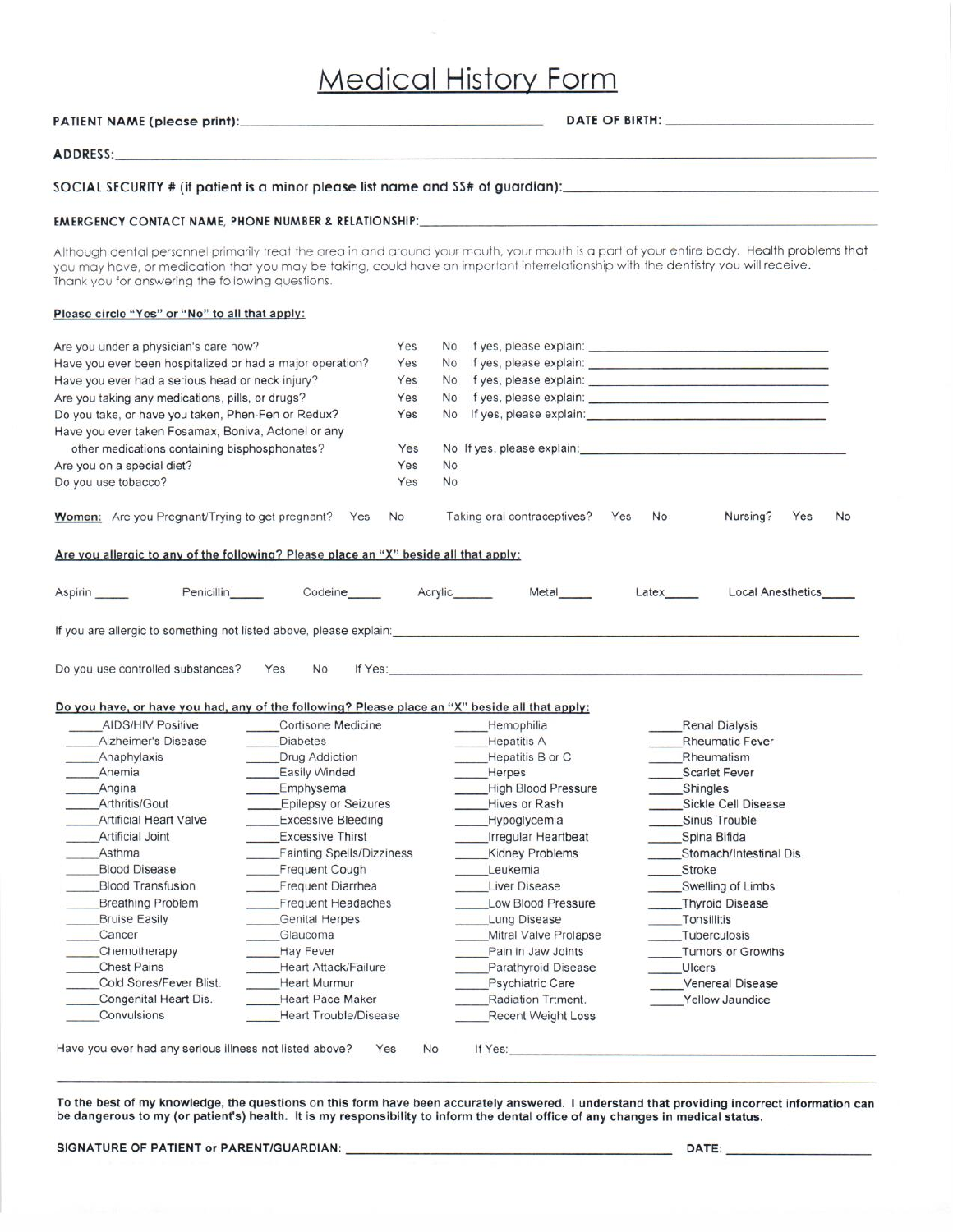

220 North Grove Medical Park Drive – Spartanburg, SC – 29303 –(864) 585-5555

# HIPAA NOTICE OF PRIVACY LAWS

#### **THIS NOTICE DESCRIBES HOW MEDICAL INFORMATION ABOUT YOU MAY BE USED AND DISCLOSED AND HOW YOU CAN OBTAIN ACCESS TO THIS INFORMATION. PLEASE REVIEW IT CAREFULLY.**

We respect our legal obligation to keep health information that identifies you private. We are obligated by law to give you notice of our privacy practices. This Notice describes how we protect your health information and what rights you have regarding it.

### **TREATMENT, PAYMENT, AND HEALTH CARE OPERATIONS**

The most common reason why we use or disclose your health information is for treatment, payment or health care operations. Examples of how we use or disclose information for treatment purposes are: setting up an appointment for you; examining your teeth; prescribing medications and faxing them to be filled; referring you to another doctor or clinic for other health care or services; or getting copies of your health information from another professional that you may have seen before us. Examples of how we use or disclose your health information for payment purposes are: asking you about your health or dental care plans, or other sources of payment; preparing and sending bills or claims; and collecting unpaid amounts (either ourselves or through a collection agency or attorney). "Health care operations" mean those administrative and managerial functions that we have to do in order to run our office. Examples of how we use or disclose your health information for health care operations are: financial or billing audits; internal quality assurance; personnel decisions; participation in managed care plans; defense of legal matters; business planning; and outside storage of our records. We routinely use your health information inside our office for these purposes without any special permission. If we need to disclose your health information outside of our office for these reasons, we usually will not ask you for special written permission.

#### **USES AND DISCLOSURES FOR OTHER REASONS WITHOUT PERMISSION**

In some limited situations, the law allows or requires us to use or disclose your health information without your permission. Not all of these situations will apply to us; some may never come up at our office at all. Such uses or disclosures are: when a state or federal law mandates that certain health information be reported for a specific purpose; for public health purposes, such as contagious disease reporting, investigation or surveillance; and notices to and from the federal Food and Drug Administration regarding drugs or medical devices; disclosures to governmental authorities about victims of suspected abuse, neglect or domestic violence; uses and disclosures for health oversight activities, such as for the licensing of doctors; for audits by Medicare or Medicaid; or for investigation of possible violations of health care laws; disclosures for judicial and administrative proceedings, such as in response to subpoenas or orders of courts or administrative agencies; disclosures for law enforcement purposes, such as to provide information about someone who is or is suspected to be a victim of a crime; to provide information about a crime at our office; or to report a crime that happened somewhere else; disclosure to a medical examiner to identify a dead person or to determine the cause of death; or to funeral directors to aid in burial; or to organizations that handle organ or tissue donations; uses or disclosures for health related research; uses and disclosures to prevent a serious threat to health or safety; uses or disclosures for specialized government functions, such as for the protection of the president or high ranking government officials; for lawful national intelligence activities; for military purposes; or for the evaluation and health of members of the foreign service; disclosures of de-identified information; disclosures relating to worker's compensation programs; disclosures of a "limited data set" for research, public health, or health care operations; incidental disclosures that are an unavoidable by-product of permitted uses or disclosures; disclosures to "business associates" who perform health care operations for us and who commit to respect the privacy of your health information. Unless you object, we will also share relevant information about your care with your family or friends who are helping you with your dental care.

#### **APPOINTMENT REMINDERS**

We may call or write to remind you of scheduled appointments, or that it is time to make a routine appointment. We may also call or write to notify you of other treatments or services available at our office that might help you. Unless you tell us otherwise, we will mail you an appointment reminder on a post card, and/or leave you a reminder message on your home answering machine or with someone who answers your phone if you are not home.

### **OTHER USES AND DISCLOSURES**

We will not make any other uses or disclosures of your health information unless you sign a written "authorization form." The content of an "authorization form" is determined by federal law. Sometimes, we may initiate the authorization process if the use or

 **\*\*\*Page 1 of 2\*\*\***